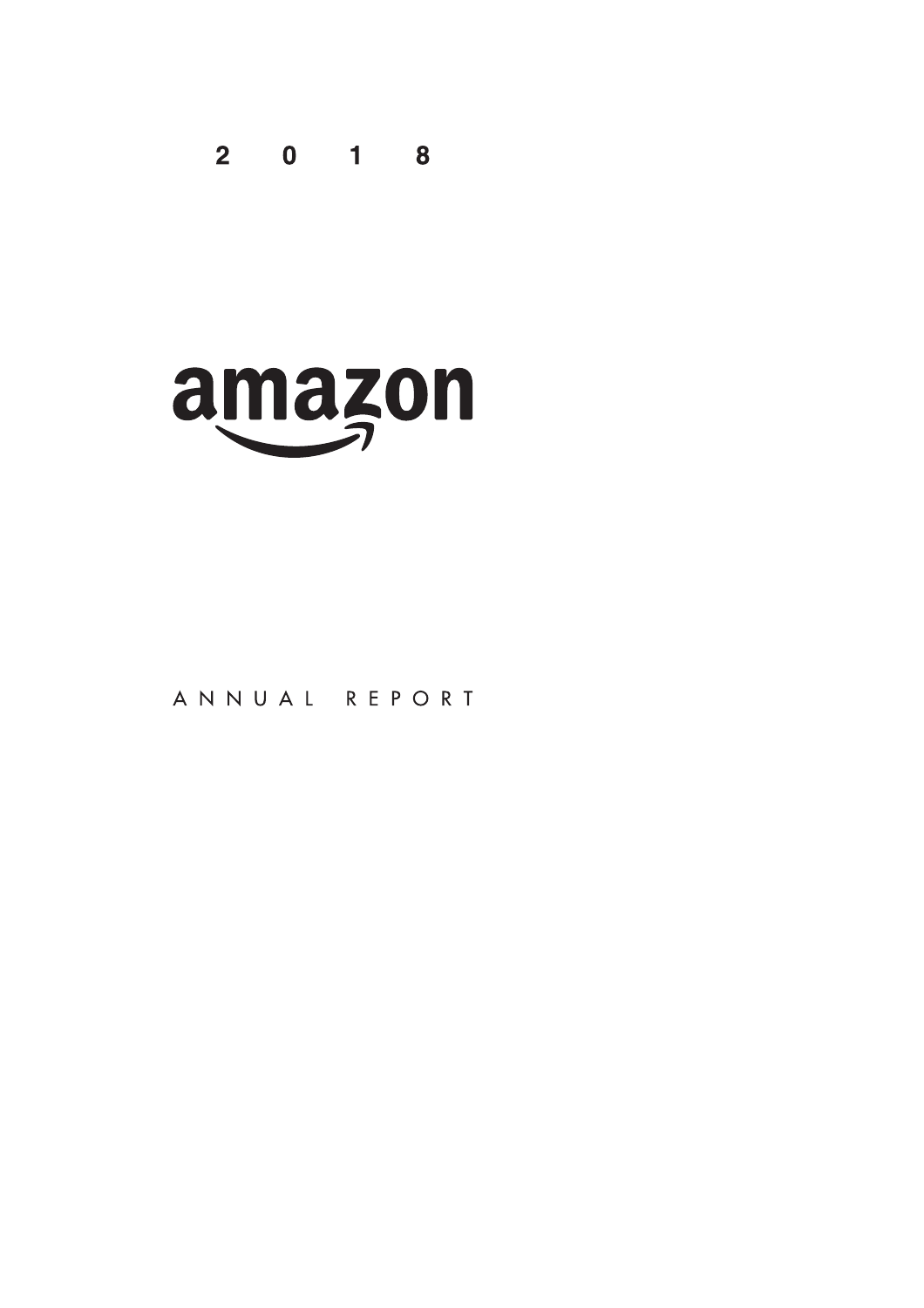

#### To our shareowners:

Something strange and remarkable has happened over the last 20 years. Take a look at these numbers:

| 1999 | 3%  |
|------|-----|
| 2000 | 3%  |
| 2001 | 6%  |
| 2002 | 17% |
| 2003 | 22% |
| 2004 | 25% |
| 2005 | 28% |
| 2006 | 28% |
| 2007 | 29% |
| 2008 | 30% |
| 2009 | 31% |
| 2010 | 34% |
| 2011 | 38% |
| 2012 | 42% |
| 2013 | 46% |
| 2014 | 49% |
| 2015 | 51% |
| 2016 | 54% |
| 2017 | 56% |
| 2018 | 58% |

The percentages represent the share of physical gross merchandise sales sold on Amazon by independent thirdnaty sellers – mostly small- and medium-sized businesses – as opposed to Amazon retail's own first party sales.<br>Third-party sales have grown from 3% of the total to 58%. To put it bluntly:

Third-party sellers are kicking our first party butt. Badly.

And it's a high bar too because our first-party business has grown dramatically over that period, from \$1.6 billion in 1999 to \$117 billion this past year. The compound annual growth rate for our first-party business in that time period is  $25\%$ . But in that same time, third-party sales have grown from \$0.1 billion to \$160 billion - a compound annual growth rate of 52%. To provide an external benchmark, eBay's gross merchandise sales in that period have grown at a compound rate of 20%, from \$2.8 billion to \$95 billion.

Why did independent sellers do so much better selling on Amazon than they did on eBay? And why were independent sellers able to grow so much faster than Amazon's own highly organized first-party sales organization? There isn't one answer, but we do know one extremely important part of the answer:

We helped independent sellers compete against our first-party business by investing in and offering them the very best selling tools we could imagine and build. There are many such tools, including tools that help sellers manage<br>inventory, process payments, track shipments, create reports, and sell across borders – and we're inventing every year. But of great importance are Fulfillment by Amazon and the Prime membership program. In combination, these two programs meaningfully improved the customer experience of buying from independent sellers. With the success of these two programs now so well established, it's difficult for most people to fully appreciate today just how radical those two offerings were at the time we launched them. We invested in both of these programs at significant financial risk and after much internal debate. We had to continue investing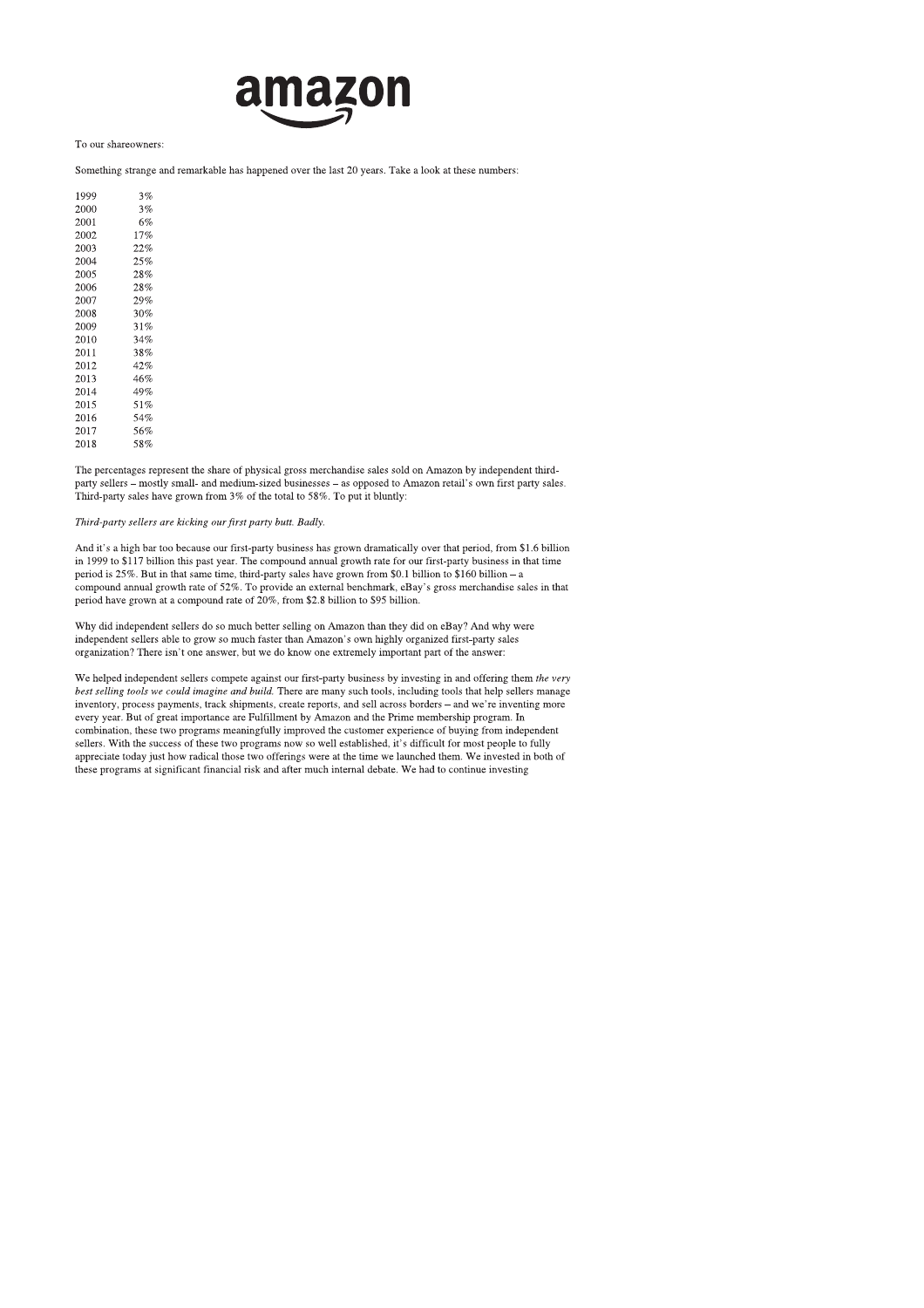significantly over time as we experimented with different ideas and iterations. We could not foresee with certainty what those programs would eventually look like, let alone whether they would succeed, but they were pushed forward with intuition and heart, and nourished with optimism.

#### Intuition, curiosity, and the power of wandering

From very early on in Amazon's life, we knew we wanted to create a culture of builders - people who are curious, explorers. They like to invent. Even when they're experts, they are "fresh" with a beginner's mind. They see the way we do things as just the way we do things now. A builder's mentality helps us approach big, hard-to-solve opportunities with a humble conviction that success can come through iteration: invent, launch, reinvent, relaunch, start over, rinse, repeat, again and again. They know the path to success is anything but straight.

Sometimes (often actually) in business, you do know where you're going, and when you do, you can be efficient. Put in place a plan and execute. In contrast, wandering in business is not efficient ... but it's also not random. It's guided - by hunch, gut, intuition, curiosity, and powered by a deep conviction that the prize for customers is big enough that it's worth being a little messy and tangential to find our way there. Wandering is an essential counter-balance to efficiency. You need to employ both. The outsized discoveries - the "non-linear" ones - are highly likely to require wandering.

AWS's millions of customers range from startups to large enterprises, government entities to nonprofits, each looking to build better solutions for their end users. We spend a lot of time thinking about what those organizations want and what the people inside them – developers, dev managers, ops managers, CIOs, chief digital officers, chief information security officers, etc. - want.

Much of what we build at AWS is based on listening to customers. It's critical to ask customers what they want, listen carefully to their answers, and figure out a plan to provide it thoughtfully and quickly (speed matters in business!). No business could thrive without that kind of customer obsession. But it's also not enough. The biggest needle movers will be things that customers don't know to ask for. We must invent on their behalf. We have to tap into our own inner imagination about what's possible.

AWS itself – as a whole – is an example. No one asked for AWS. No one. Turns out the world was in fact ready and hungry for an offering like AWS but didn't know it. We had a hunch, followed our curiosity, took the necessary financial risks, and began building - reworking, experimenting, and iterating countless times as we proceeded.

Within AWS, that same pattern has recurred many times. For example, we invented DynamoDB, a highly scalable, low latency key-value database now used by thousands of AWS customers. And on the listeningcarefully-to-customers side, we heard loudly that companies felt constrained by their commercial database options and had been unhappy with their database providers for decades - these offerings are expensive, proprietary, have high-lock-in and punitive licensing terms. We spent several years building our own database engine, Amazon Aurora, a fully-managed MySQL and PostgreSQL-compatible service with the same or better durability and availability as the commercial engines, but at one-tenth of the cost. We were not surprised when this worked.

But we're also optimistic about specialized databases for specialized workloads. Over the past 20 to 30 years, companies ran most of their workloads using relational databases. The broad familiarity with relational databases among developers made this technology the go-to even when it wasn't ideal. Though sub-optimal, the data set sizes were often small enough and the acceptable query latencies long enough that you could make it work. But today, many applications are storing very large amounts of data - terabytes and petabytes. And the requirements for apps have changed. Modern applications are driving the need for low latencies, real-time processing, and the ability to process millions of requests per second. It's not just key-value stores like DynamoDB, but also in-memory databases like Amazon ElastiCache, time series databases like Amazon Timestream, and ledger solutions like Amazon Quantum Ledger Database - the right tool for the right job saves money and gets your product to market faster.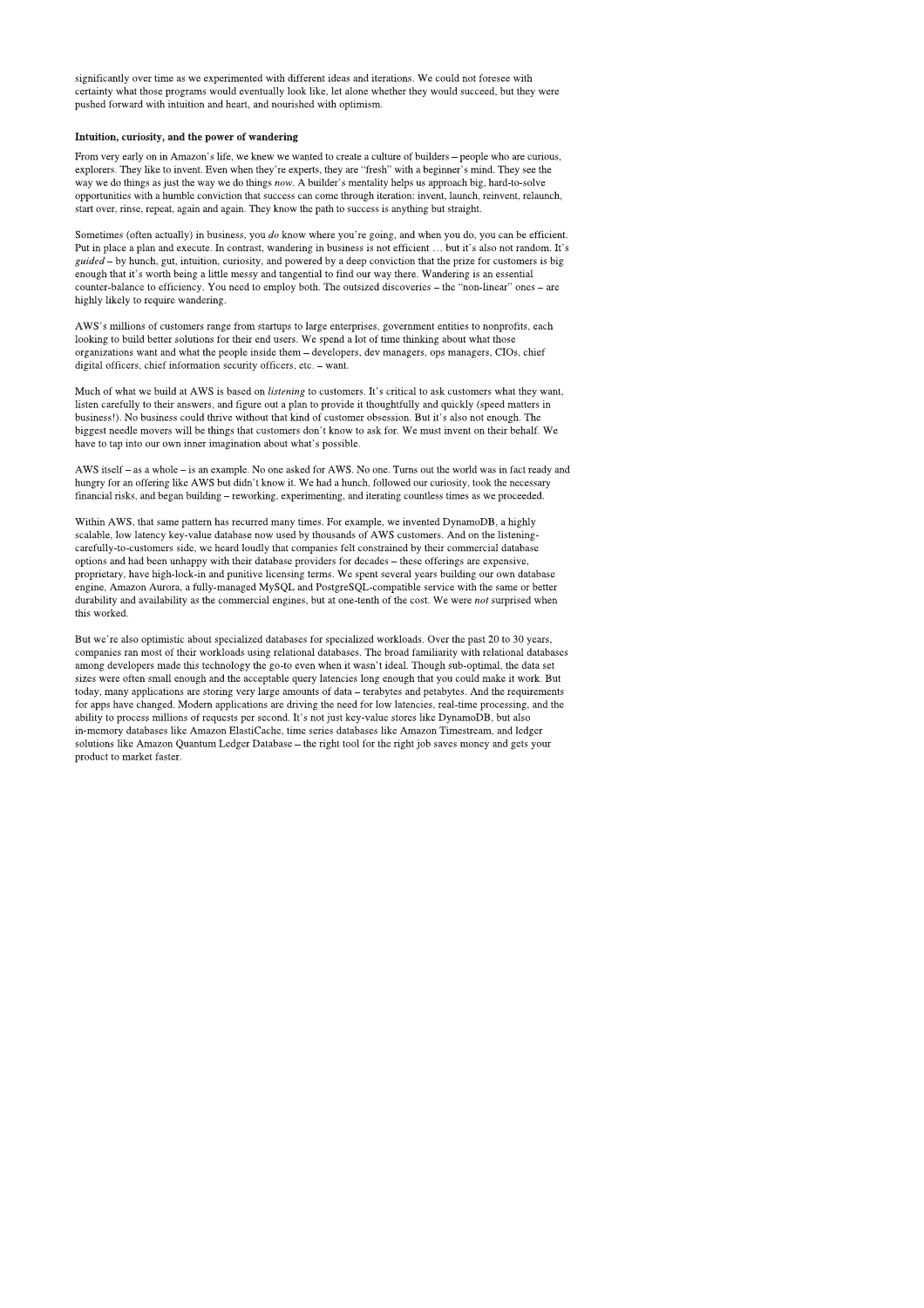We're also plunging into helping companies harness Machine Learning. We've been working on this for a long time, and, as with other important advances, our initial attempts to externalize some of our early internal Machine Learning tools were failures. It took years of wandering - experimentation, iteration, and refinement, as well as valuable insights from our customers - to enable us to find SageMaker, which launched just 18 months ago. SageMaker removes the heavy lifting, complexity, and guesswork from each step of the machine learning process - democratizing AI. Today, thousands of customers are building machine learning models on top of AWS with SageMaker. We continue to enhance the service, including by adding new reinforcement learning capabilities. Reinforcement learning has a steep learning curve and many moving parts, which has largely put it out of reach of all but the most well-funded and technical organizations, until now. None of this would be possible without a culture of curiosity and a willingness to try totally new things on behalf of customers. And customers are responding to our customer-centric wandering and listening - AWS is now a \$30 billion annual run rate business and growing fast.

#### Imagining the impossible

Amazon today remains a small player in global retail. We represent a low single-digit percentage of the retail market, and there are much larger retailers in every country where we operate. And that's largely because nearly 90% of retail remains offline, in brick and mortar stores. For many years, we considered how we might serve customers in physical stores, but felt we needed first to invent something that would really delight customers in that environment. With Amazon Go, we had a clear vision. Get rid of the worst thing about physical retail: checkout lines. No one likes to wait in line. Instead, we imagined a store where you could walk in, pick up what you wanted, and leave.

Getting there was hard. Technically hard. It required the efforts of hundreds of smart, dedicated computer scientists and engineers around the world. We had to design and build our own proprietary cameras and shelves and invent new computer vision algorithms, including the ability to stitch together imagery from hundreds of cooperating cameras. And we had to do it in a way where the technology worked so well that it simply receded into the background, invisible. The reward has been the response from customers, who've described the experience of shopping at Amazon Go as "magical." We now have 10 stores in Chicago, San Francisco, and Seattle, and are excited about the future.

#### Failure needs to scale too

As a company grows, everything needs to scale, including the size of your failed experiments. If the size of your failures isn't growing, you're not going to be inventing at a size that can actually move the needle. Amazon will be experimenting at the right scale for a company of our size if we occasionally have multibillion-dollar failures. Of course, we won't undertake such experiments cavalierly. We will work hard to make them good bets, but not all good bets will ultimately pay out. This kind of large-scale risk taking is part of the service we as a large company can provide to our customers and to society. The good news for shareowners is that a single big winning bet can more than cover the cost of many losers.

Development of the Fire phone and Echo was started around the same time. While the Fire phone was a failure, we were able to take our learnings (as well as the developers) and accelerate our efforts building Echo and Alexa. The vision for Echo and Alexa was inspired by the Star Trek computer. The idea also had origins in two other arenas where we'd been building and wandering for years: machine learning and the cloud. From Amazon's early days, machine learning was an essential part of our product recommendations, and AWS gave us a front row seat to the capabilities of the cloud. After many years of development, Echo debuted in 2014, powered by Alexa, who lives in the AWS cloud.

No customer was asking for Echo. This was definitely us wandering. Market research doesn't help. If you had gone to a customer in 2013 and said "Would you like a black, always-on cylinder in your kitchen about the size of a Pringles can that you can talk to and ask questions, that also turns on your lights and plays music?" I guarantee you they'd have looked at you strangely and said "No, thank you."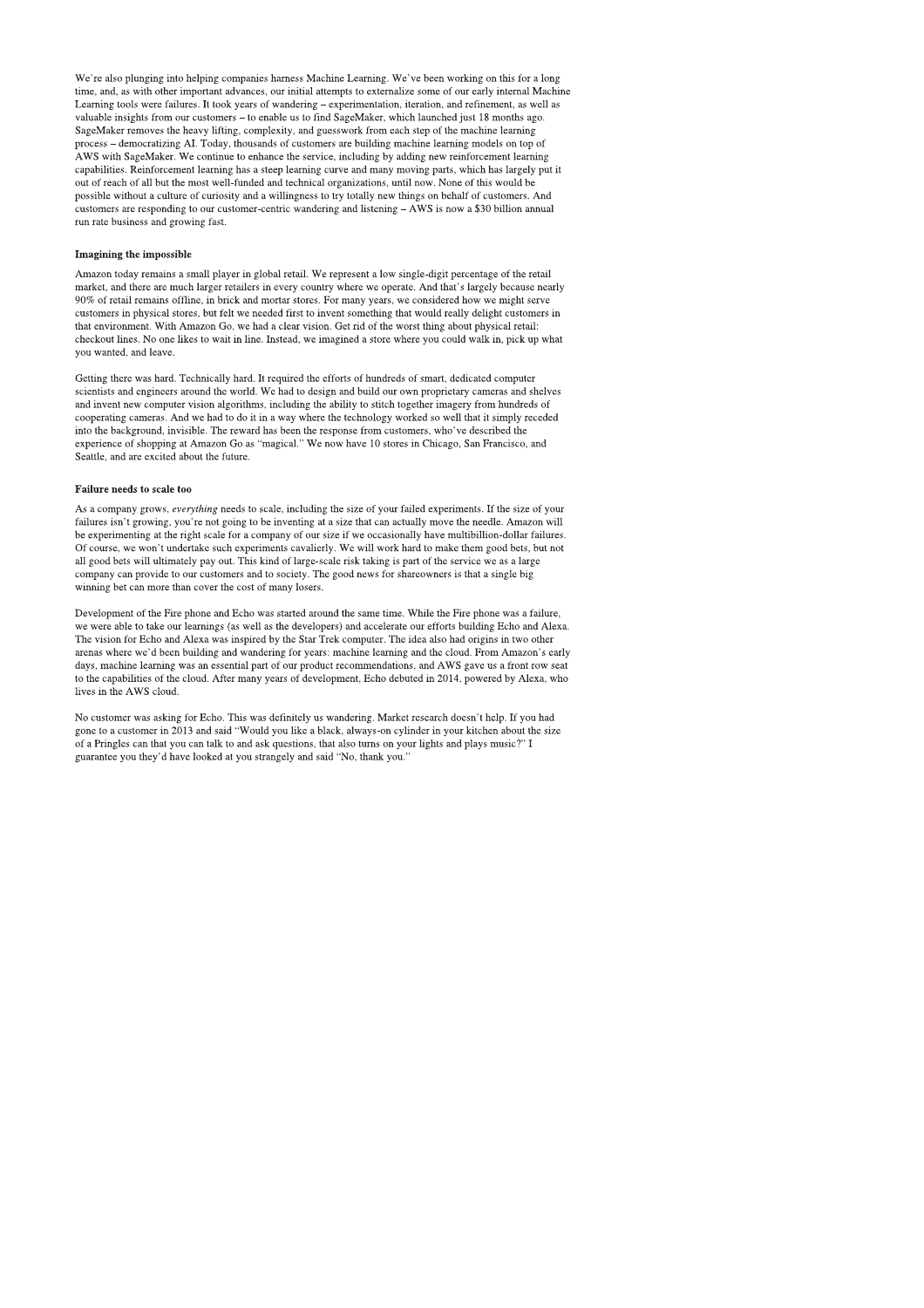Since that first-generation Echo, customers have purchased more than 100 million Alexa-enabled devices. Last year, we improved Alexa's ability to understand requests and answer questions by more than 20%, while adding billions of facts to make Alexa more knowledgeable than ever. Developers doubled the number of Alexa skills to over 80,000, and customers spoke to Alexa tens of billions more times in 2018 compared to 2017. The number of devices with Alexa built-in more than doubled in 2018. There are now more than 150 different products available with Alexa built-in, from headphones and PCs to cars and smart home devices. Much more to come!

One last thing before closing. As I said in the first shareholder letter more than 20 years ago, our focus is on hiring and retaining versatile and talented employees who can think like owners. Achieving that requires investing in our employees, and, as with so many other things at Amazon, we use not just analysis but also intuition and heart to find our way forward.

Last year, we raised our minimum wage to \$15-an-hour for all full-time, part-time, temporary, and seasonal employees across the U.S. This wage hike benefitted more than 250,000 Amazon employees, as well as over 100,000 seasonal employees who worked at Amazon sites across the country last holiday. We strongly believe that this will benefit our business as we invest in our employees. But that is not what drove the decision. We had always offered competitive wages. But we decided it was time to lead  $-$  to offer wages that went beyond competitive. We did it because it seemed like the right thing to do.

Today I challenge our top retail competitors (you know who you are!) to match our employee benefits and our \$15 minimum wage. Do it! Better yet, go to \$16 and throw the gauntlet back at us. It's a kind of competition that will benefit everyone

Many of the other programs we have introduced for our employees came as much from the heart as the head. I've mentioned before the Career Choice program, which pays up to 95% of tuition and fees towards a certificate or diploma in qualified fields of study, leading to in-demand careers for our associates, even if those careers take them away from Amazon. More than 16,000 employees have now taken advantage of the program, which continues to grow. Similarly, our Career Skills program trains hourly associates in critical job skills like resume writing, how to communicate effectively, and computer basics. In October of last year, in continuation of these commitments, we signed the President's Pledge to America's Workers and announced we will be upskilling 50,000 U.S. employees through our range of innovative training programs.

Our investments are not limited to our current employees or even to the present. To train tomorrow's workforce, we have pledged \$50 million, including through our recently announced Amazon Future Engineer program, to support STEM and CS education around the country for elementary, high school, and university students, with a particular focus on attracting more girls and minorities to these professions. We also continue to take advantage of the incredible talents of our veterans. We are well on our way to meeting our pledge to hire 25,000 veterans and military spouses by 2021. And through the Amazon Technical Veterans Apprenticeship program, we are providing veterans on-the-job training in fields like cloud computing.

A huge thank you to our customers for allowing us to serve you while always challenging us to do even better, to our shareowners for your continuing support, and to all our employees worldwide for your hard work and pioneering spirit. Teams all across Amazon are listening to customers and wandering on their behalf!

As always, I attach a copy of our original 1997 letter. It remains Day 1.

Sincerely,

Jeff PRogres

Jeffrey P. Bezos Founder and Chief Executive Officer Amazon.com, Inc.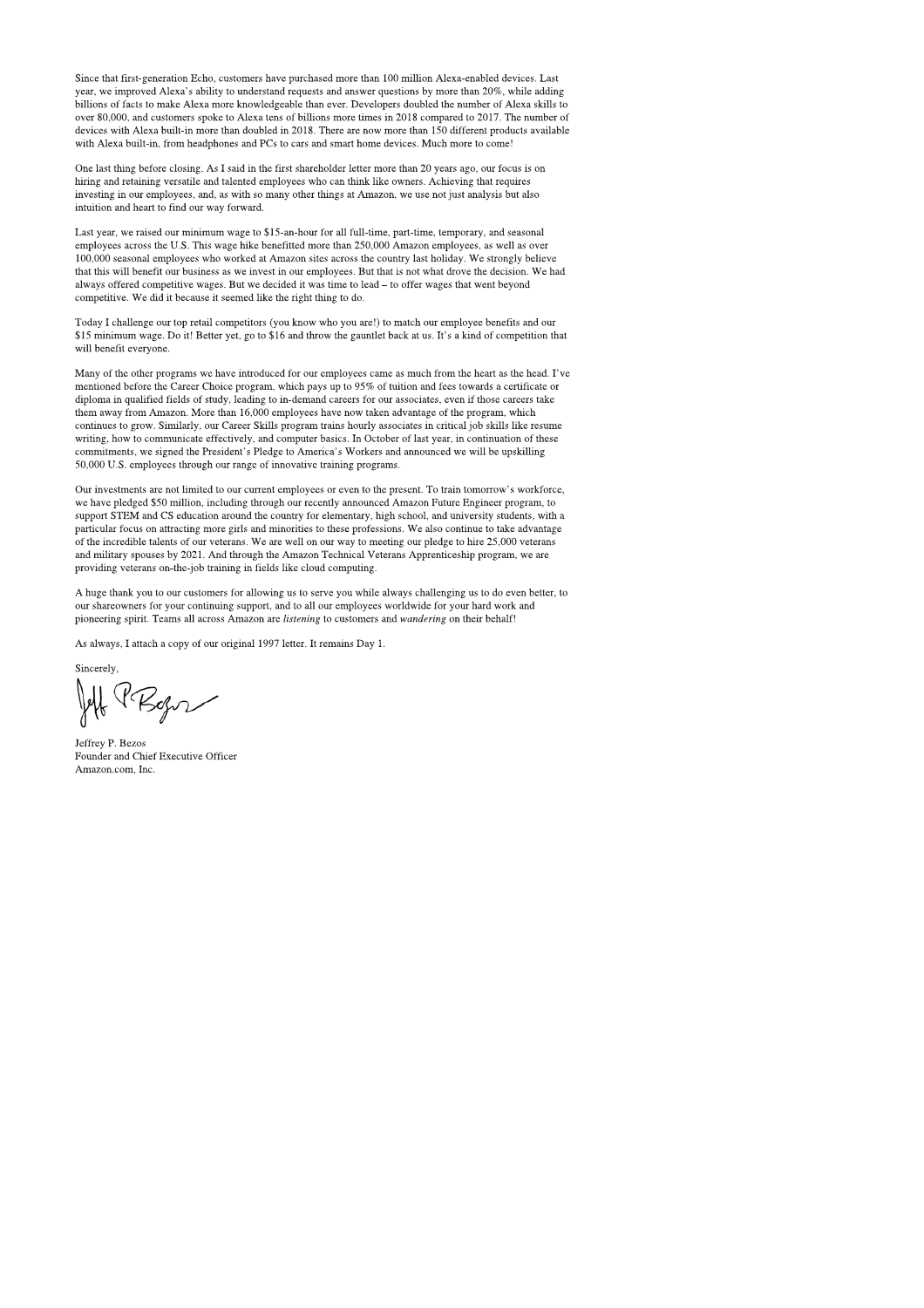## amazon.com

#### **1997 LETTER TO SHAREHOLDERS** (Reprinted from the 1997 Annual Report)

#### To our shareholders:

Amazon.com passed many milestones in 1997: by year-end, we had served more than 1.5 million customers, yielding 838% revenue growth to \$147.8 million, and extended our market leadership despite aggressive competitive entry.

But this is Day 1 for the Internet and, if we execute well, for Amazon.com. Today, online commerce saves customers money and precious time. Tomorrow, through personalization, online commerce will accelerate the very process of discovery. Amazon.com uses the Internet to create real value for its customers and, by doing so, hopes to create an enduring franchise, even in established and large markets.

We have a window of opportunity as larger players marshal the resources to pursue the online opportunity and as customers, new to purchasing online, are receptive to forming new relationships. The competitive landscape has continued to evolve at a fast pace. Many large players have moved online with credible offerings and have devoted substantial energy and resources to building awareness, traffic, and sales. Our goal is to move quickly to solidify and extend our current position while we begin to pursue the online commerce opportunities in other areas. We see substantial opportunity in the large markets we are targeting. This strategy is not without risk: it requires serious investment and crisp execution against established franchise leaders.

#### It's All About the Long Term

We believe that a fundamental measure of our success will be the shareholder value we create over the long term. This value will be a direct result of our ability to extend and solidify our current market leadership position. The stronger our market leadership, the more powerful our economic model. Market leadership can translate directly to higher revenue, higher profitability, greater capital velocity, and correspondingly stronger returns on invested capital.

Our decisions have consistently reflected this focus. We first measure ourselves in terms of the metrics most indicative of our market leadership: customer and revenue growth, the degree to which our customers continue to purchase from us on a repeat basis, and the strength of our brand. We have invested and will continue to invest aggressively to expand and leverage our customer base, brand, and infrastructure as we move to establish an enduring franchise.

Because of our emphasis on the long term, we may make decisions and weigh tradeoffs differently than some companies. Accordingly, we want to share with you our fundamental management and decision-making approach so that you, our shareholders, may confirm that it is consistent with your investment philosophy:

- We will continue to focus relentlessly on our customers.
- We will continue to make investment decisions in light of long-term market leadership considerations rather than short-term profitability considerations or short-term Wall Street reactions.
- We will continue to measure our programs and the effectiveness of our investments analytically, to jettison those that do not provide acceptable returns, and to step up our investment in those that work best. We will continue to learn from both our successes and our failures.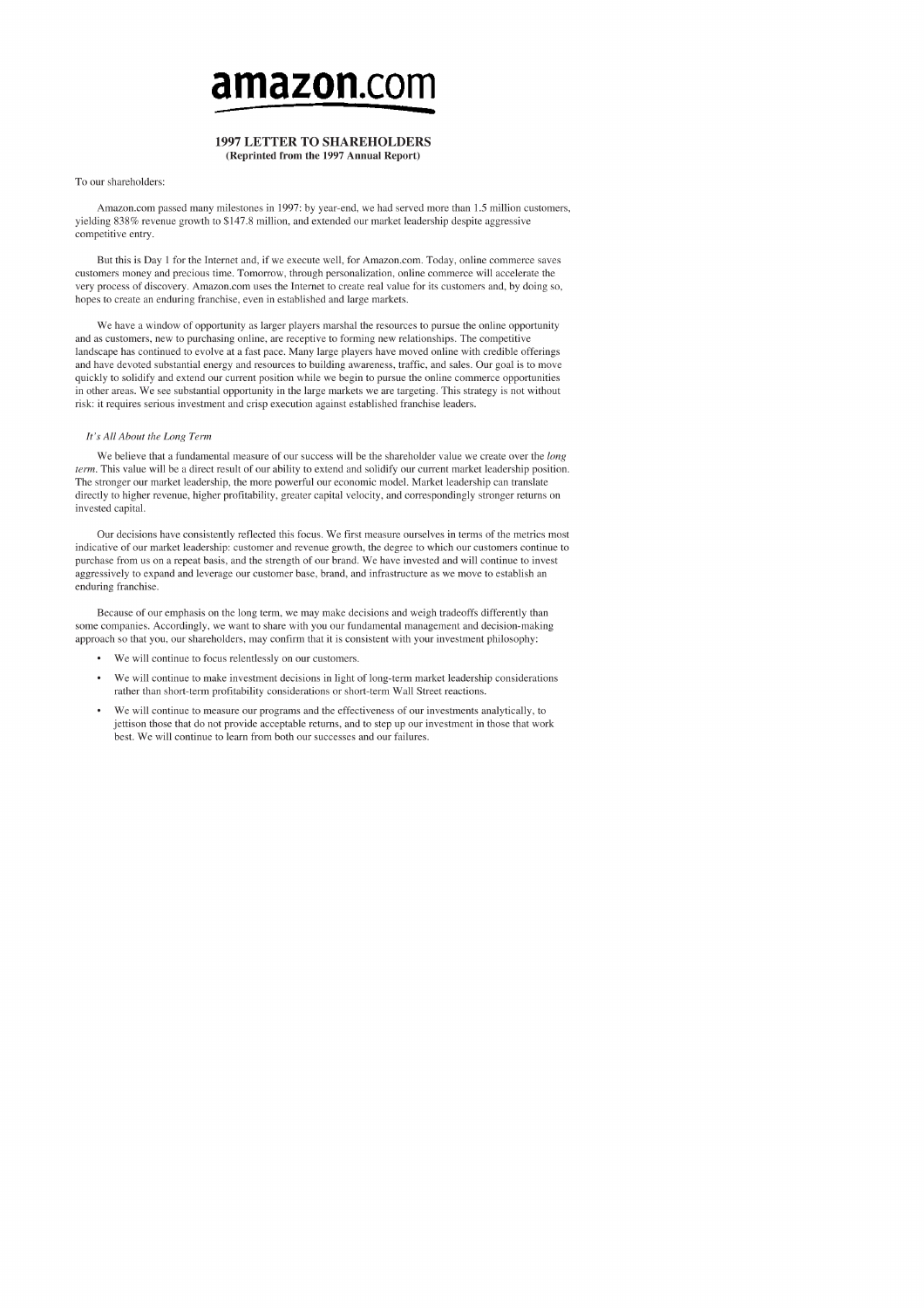- We will make bold rather than timid investment decisions where we see a sufficient probability of gaining market leadership advantages. Some of these investments will pay off, others will not, and we will have learned another valuable lesson in either case.
- When forced to choose between optimizing the appearance of our GAAP accounting and maximizing the present value of future cash flows, we'll take the cash flows.
- We will share our strategic thought processes with you when we make bold choices (to the extent competitive pressures allow), so that you may evaluate for yourselves whether we are making rational long-term leadership investments.
- We will work hard to spend wisely and maintain our lean culture. We understand the importance of continually reinforcing a cost-conscious culture, particularly in a business incurring net losses.
- We will balance our focus on growth with emphasis on long-term profitability and capital management. At this stage, we choose to prioritize growth because we believe that scale is central to achieving the potential of our business model.
- We will continue to focus on hiring and retaining versatile and talented employees, and continue to weight their compensation to stock options rather than cash. We know our success will be largely affected by our ability to attract and retain a motivated employee base, each of whom must think like, and therefore must actually be, an owner.

We aren't so bold as to claim that the above is the "right" investment philosophy, but it's ours, and we would be remiss if we weren't clear in the approach we have taken and will continue to take.

With this foundation, we would like to turn to a review of our business focus, our progress in 1997, and our outlook for the future.

#### **Obsess Over Customers**

From the beginning, our focus has been on offering our customers compelling value. We realized that the Web was, and still is, the World Wide Wait. Therefore, we set out to offer customers something they simply could not get any other way, and began serving them with books. We brought them much more selection than was possible in a physical store (our store would now occupy 6 football fields), and presented it in a useful, easyto-search, and easy-to-browse format in a store open 365 days a year, 24 hours a day. We maintained a dogged focus on improving the shopping experience, and in 1997 substantially enhanced our store. We now offer customers gift certificates, 1-Click<sup>sM</sup> shopping, and vastly more reviews, content, browsing options, and recommendation features. We dramatically lowered prices, further increasing customer value. Word of mouth remains the most powerful customer acquisition tool we have, and we are grateful for the trust our customers have placed in us. Repeat purchases and word of mouth have combined to make Amazon.com the market leader in online bookselling.

By many measures, Amazon.com came a long way in 1997:

- Sales grew from \$15.7 million in 1996 to \$147.8 million an  $838\%$  increase.
- Cumulative customer accounts grew from 180,000 to  $1,510,000 a 738\%$  increase.
- The percentage of orders from repeat customers grew from over 46% in the fourth quarter of 1996 to over 58% in the same period in 1997.
- In terms of audience reach, per Media Metrix, our Web site went from a rank of 90th to within the top 20.
- We established long-term relationships with many important strategic partners, including America Online, Yahoo!, Excite, Netscape, GeoCities, AltaVista, @Home, and Prodigy.